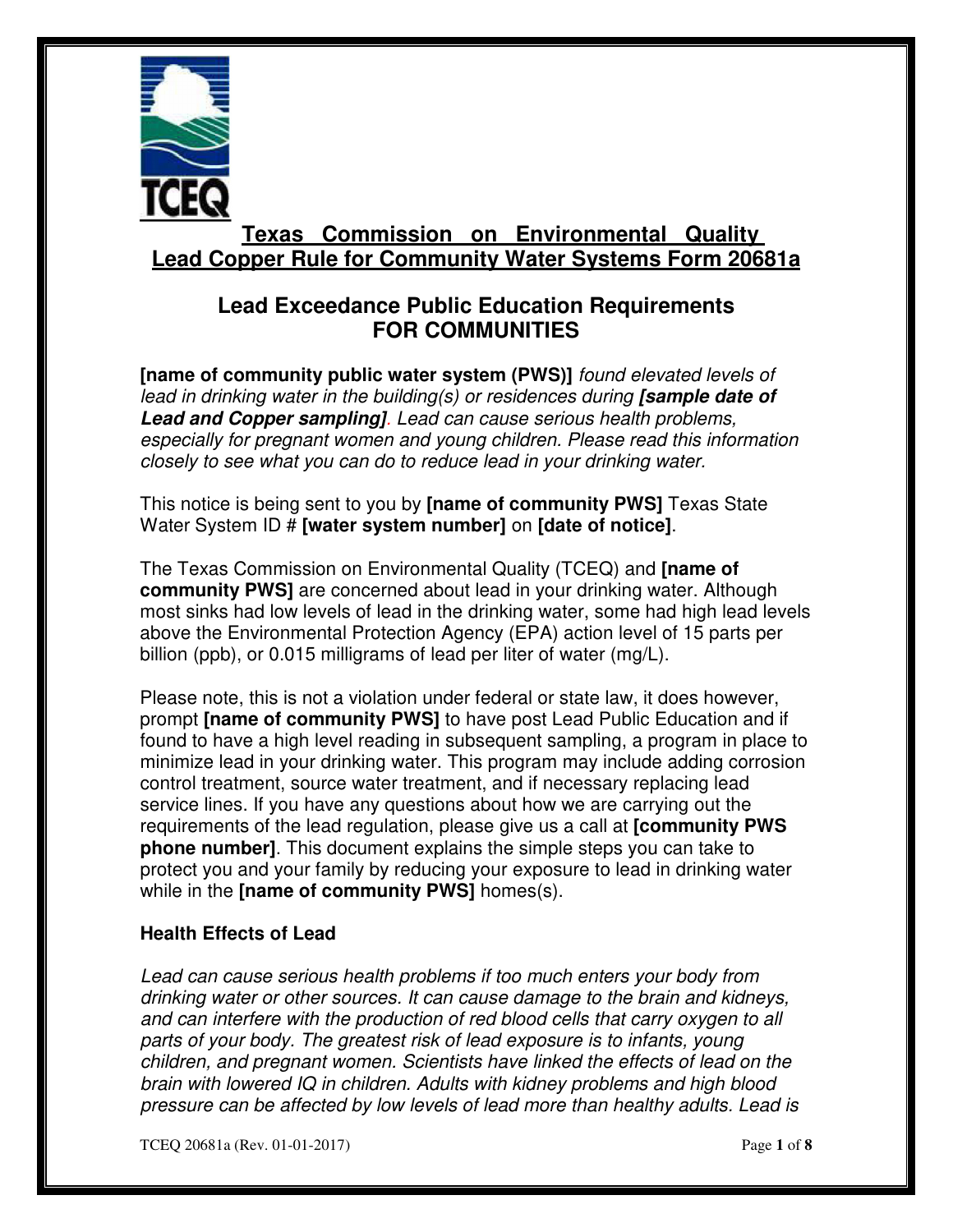

 stored in the bones and it can be released later in life. During pregnancy, the child receives lead from the mother's bones, which may affect brain development.

## **Sources of Lead**

 Lead is a common metal found in the environment. Drinking water is one possible source of lead exposure. The main sources of lead exposure are lead- based paint and lead-contaminated dust or soil, and some plumbing materials. In addition, lead can be found in certain types of pottery, pewter, brass fixtures, food, and cosmetics. Other sources include exposure in the work place and exposure from certain hobbies (lead can be carried on clothing or shoes). Lead is found in some toys, some playground equipment, and some children's metal jewelry.

 Lead in drinking water, although rarely the sole cause of lead poisoning can significantly increase a person's total lead exposure, particularly the exposure of infants who drink baby formulas and concentrated juices that are mixed with water. The Environmental Protection Agency (EPA) estimates that drinking water can make up 20 percent or more of a person's total exposure to lead. Lead is unusual among drinking water contaminants in that it seldom occurs naturally in water supplies like rivers and lakes. Lead enters drinking water primarily as a result of the corrosion, or the wearing away of materials containing lead in the water distribution system and household plumbing. These materials include lead-based solder used to join copper pipe, brass and chrome plated brass faucets, and in some cases, pipes made of lead that connect your house to the water main (service lines). In 1986, Congress banned the use of lead solder containing greater than 0.2% lead, and in 2011 restricted the lead content of faucets, pipes and other plumbing materials to 0.25%. When water stands in lead pipes or plumbing systems containing lead for several hours or more, the from the tap in the morning, or later in the afternoon after returning from work or school, can contain fairly high levels of lead. lead may dissolve into your drinking water. This means the first water drawn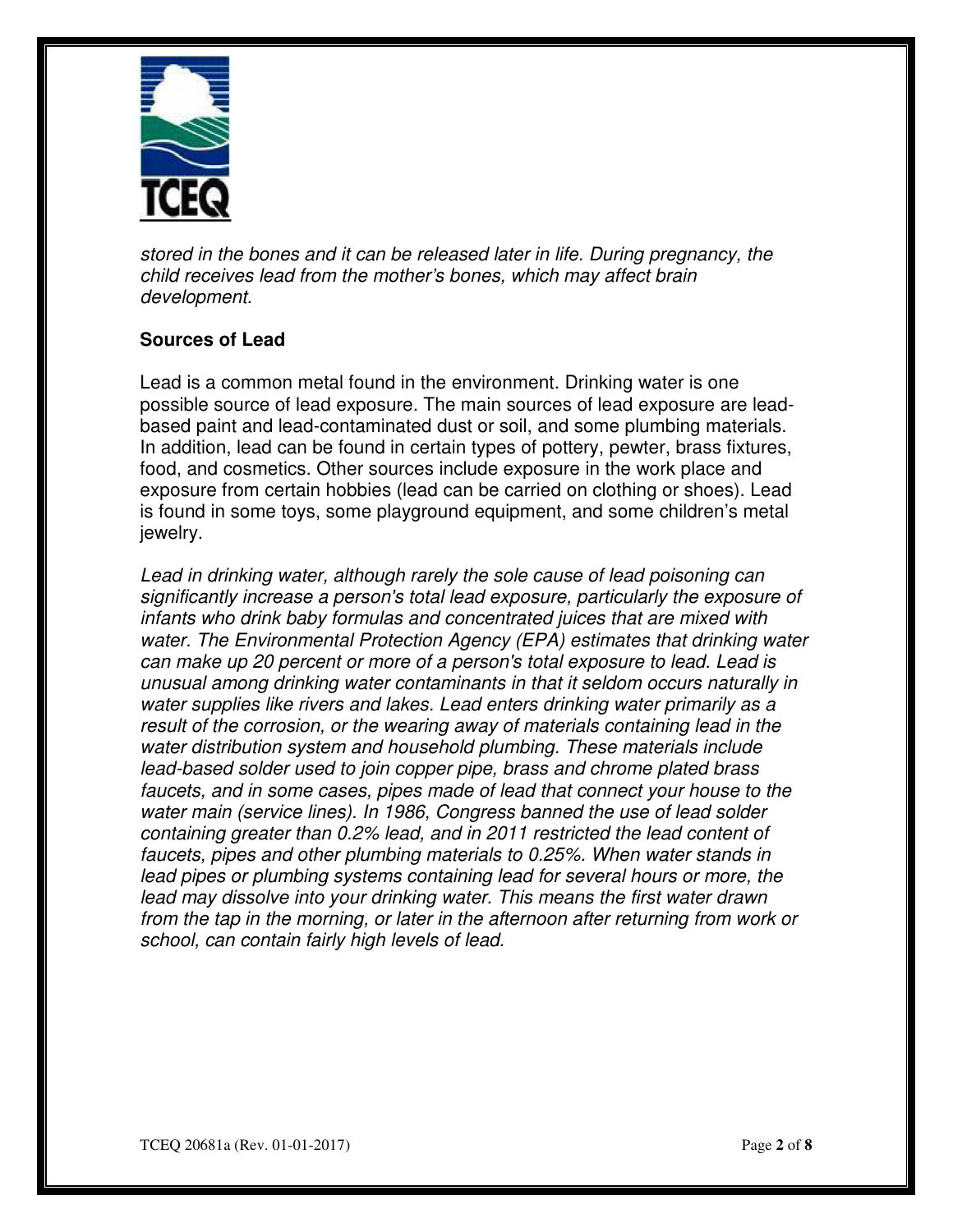

## **Steps You Can Take to Reduce Exposure to Lead in Drinking Water**

- **1. Run water to flush out lead.** If it hasn't been used for several hours, run the cold water tap until the temperature is noticeably colder. This flushes lead-containing water from the pipes. To conserve water, remember to catch the flushed tap water for plants or some other household use (e.g. cleaning).
- **2. Use cold water for cooking and preparing baby formula.** Do not cook with or drink water from the hot water tap; lead dissolves more easily into hot water. Don't use water from the hot water tap to make babyformula.
- **3. Do not boil water to remove lead.** Boiling water will not reduce lead.
- **4. Look for alternative sources or treatment of water.** You may want to consider purchasing bottled water or a water filter. Read the package to be sure the filter is approved to reduce lead. Be sure to maintain and replace a filter device in accordance with the manufacturer's instructions to protect water quality. Contact NSF International at 800-NSF-8010 or **NSF website** for information on performance standards for water filters.
- **5. Get your child's blood tested.** Contact your local health department or healthcare provider to find out how you can get your child tested for lead, if you are concerned about exposure.

## **What Happened and What is Being Done**

 Routine sampling was completed in [month and year of routine sampling]. [How many samples exceeded the action level] from \_\_\_\_\_\_\_\_\_\_\_\_\_\_\_\_\_\_\_\_\_sink. Additional sampling will be performed in [month(s) and year of additional sampling]. Offer to resample any sink/location that was high in lead.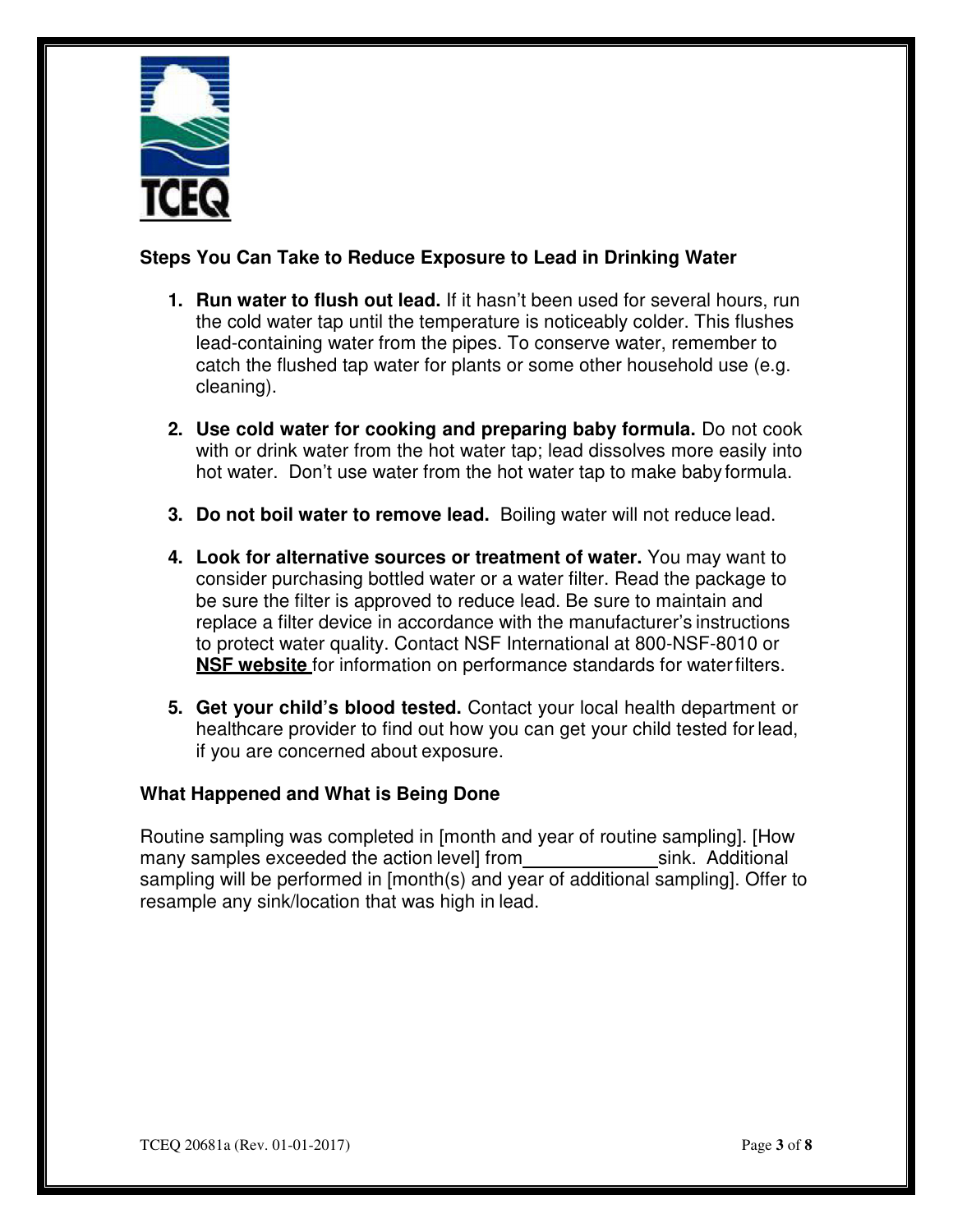

## **THIS SECTION IS NOT A DELIVERY – FOR PWS INFORMATION ONLY**

 **Timing:** PE delivery requirements must be conducted within 60 days after the end of the monitoring period in which the lead exceedance occurred and repeated once every 12 months. For systems that are required to conduct monitoring annually or less frequently, the end of the monitoring period is September 30 of the calendar year in which the sampling occurs, or, if the TCEQ has established an alternate monitoring period, the last day of the period. You may discontinue delivery of the PE materials if you have met the lead action level during the most recent six month monitoring period. You must recommence PE if testing subsequently exceeds the lead action level during any monitoring period.

| Small <3,300 customers                           | Large > 3,300 customers                          |
|--------------------------------------------------|--------------------------------------------------|
| Deliver printed materials (pamphlets,            | Deliver printed materials (pamphlets,            |
| brochures, posters) to all bill paying           | brochures, posters) to all bill paying           |
| customers                                        | customers                                        |
| Deliver public education materials to the        | Deliver public education materials to the        |
| following facilities and organizations that are  | following facilities and organizations that are  |
| served by the system that are most likely to     | located within your service area, along with a   |
| be visited regulatory by pregnant women and      | cover letter encouraging distribution to all     |
| children:                                        | potentially affected customers or users:         |
| 1. Local public health agencies                  | Local public health agencies<br>1.               |
| Public and private schools or school<br>2.       | Public and private schools or school<br>2.       |
| boards                                           | boards                                           |
| Women infants and Children (WIC)<br>3.           | З.<br>Women infants and Children (WIC)           |
| and head Start programs                          | and head Start programs                          |
| Public and private hospitals and<br>4.           | Public and private hospitals and<br>4.           |
| medical clinics                                  | medical clinics                                  |
| 5. Pediatricians                                 | 5. Pediatricians                                 |
| 6. Family planning clinics                       | Family planning clinics<br>6.                    |
| 7.<br>Local welfare agencies                     | 7. Local welfare agencies                        |
| Make a good faith effort to locate the following | Make a good faith effort to locate the following |
| organizations within the service area and        | organizations within the service area and        |
| deliver materials that meet the content          | deliver materials that meet the content          |
| requirements, along with an informational        | requirements, along with an informational        |
| notice that encourages distribution to all       | notice that encourages distribution to all       |
| potentially affected customers or users. The     | potentially affected customers or users. The     |
| good faith effort to contact at-risk customers   | good faith effort to contact at-risk customers   |
| may include requesting a specific contact list   | may include requesting a specific contact list   |

 REQUIRED METHODS OF DELIVERY FOR COMMUNITY PUBLIC WATER **SYSTEMS**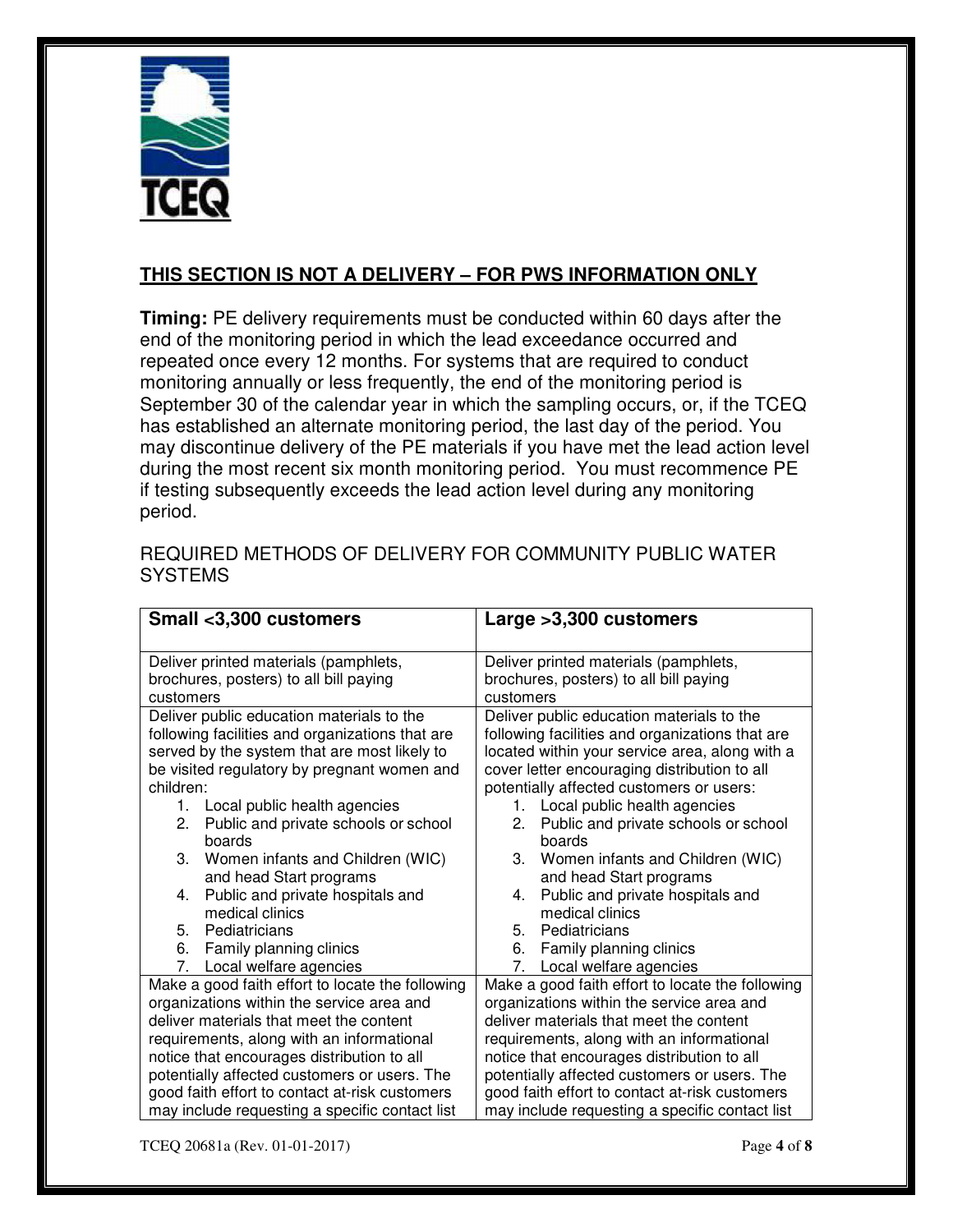

| Small <3,300 customers                                                                                                                                                                                                                                                                                                                                                                          | Large > 3,300 customers                                                                                                                                                                                                                                                                                                                                                                                                      |
|-------------------------------------------------------------------------------------------------------------------------------------------------------------------------------------------------------------------------------------------------------------------------------------------------------------------------------------------------------------------------------------------------|------------------------------------------------------------------------------------------------------------------------------------------------------------------------------------------------------------------------------------------------------------------------------------------------------------------------------------------------------------------------------------------------------------------------------|
| of the organizations from the local Public<br>Health Agencies, even if the agencies are not<br>located within the public water system service<br>area.<br>1. Licensed childcare centers<br>2. Public and private preschools<br>3.<br>Obstetricians-Gynecologists and<br><b>Midwives</b>                                                                                                         | of the organizations from the local Public<br>Health Agencies, even if the agencies are not<br>located within the public water system service<br>area.<br>Licensed childcare centers<br>1.<br>2. Public and private preschools<br>Obstetricians-Gynecologists and<br>3.<br><b>Midwives</b>                                                                                                                                   |
| Provide information on or in each water bill<br>quarterly                                                                                                                                                                                                                                                                                                                                       | Provide information on or in each water bill<br>quarterly                                                                                                                                                                                                                                                                                                                                                                    |
| Submit press release to newspaper,<br>television, and radio stations                                                                                                                                                                                                                                                                                                                            | Submit press release to newspaper,<br>television, and radio stations                                                                                                                                                                                                                                                                                                                                                         |
| Conduct one (1) activity from one of the<br>following general categories:<br><b>Public Service Announcement</b><br>1<br>2. Paid Advertisements<br>3.<br>Display Information in public areas<br>Email to customers<br>4.<br>5.<br>Public meetings<br>Delivery to every household<br>6.<br>Provide materials directly to multi-<br>7.<br>family homes<br>Other methods if required by TCEQ.<br>8. | Conduct three (3) activities from one, two, or<br>three of the following general categories:<br><b>Public Service Announcement</b><br>1.<br>$2_{-}$<br><b>Paid Advertisements</b><br>3.<br>Display Information in public areas<br>4. Email to customers<br>5. Public meetings<br>Delivery to every household<br>6.<br>Provide materials directly to multi-<br>7.<br>family homes<br>Other methods if required by TCEQ.<br>8. |
|                                                                                                                                                                                                                                                                                                                                                                                                 | Post material on a publicly accessible website<br>for systems serving $> 100,000$ people                                                                                                                                                                                                                                                                                                                                     |

Please send the copy of your posted Public Education Notice to:

 **Texas Commission on Environmental Quality P.O. Box 13087 Austin, Texas 78711-3087 Lead/Copper Monitoring Coordinator Public Drinking Water Section, MC 155**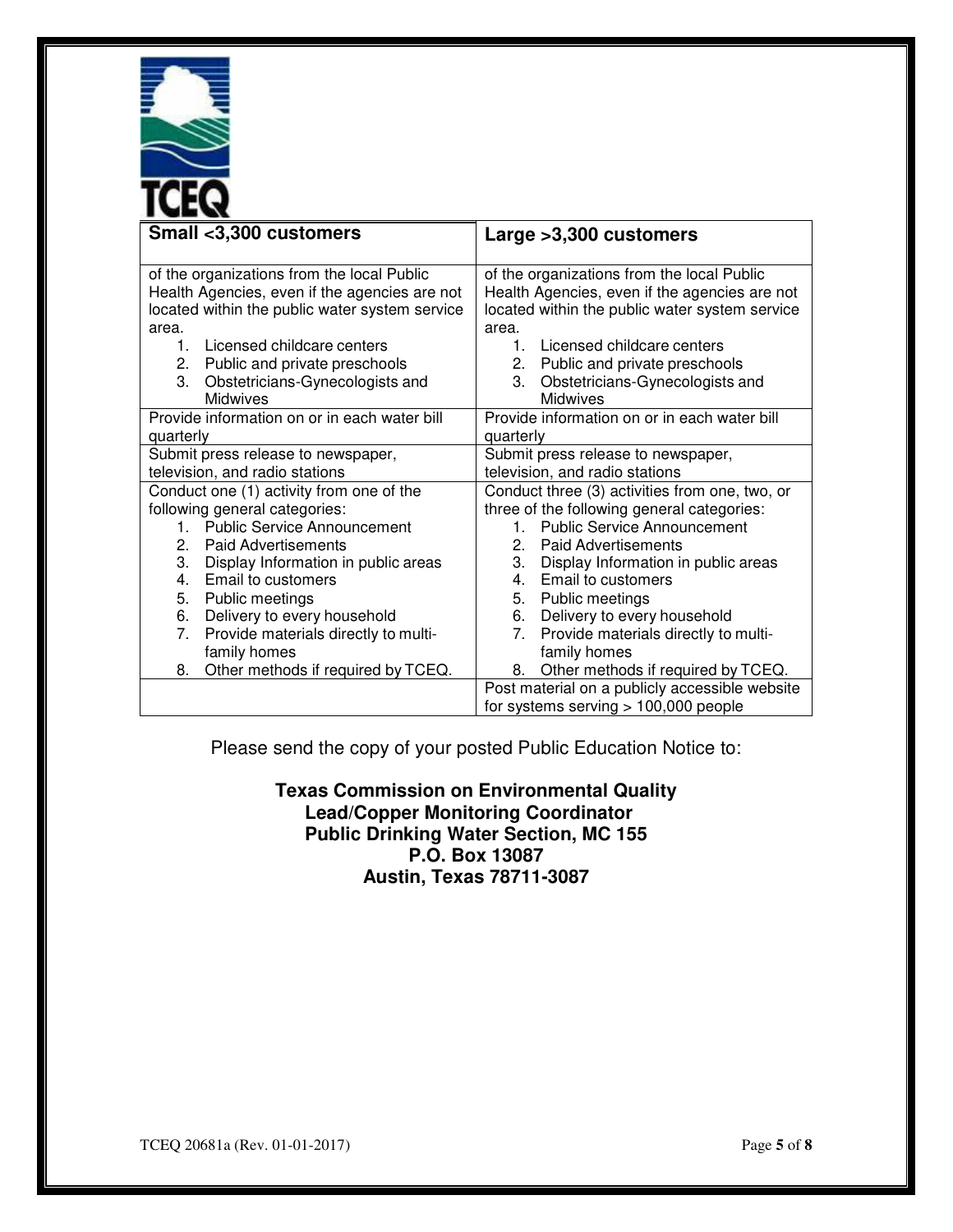

#### **Lead Public Education Certification Form 20681**

PWS ID #: TX

PWS NAME:

□

Monitoring Period to which the notice applies:

Date(s) Lead Public Education was provided to customers:

 The public water system named above hereby certifies that its lead public education notice has been conducted within 60 days after the monitoring period in which the lead exceedance occurred. For public water systems that are required to conduct monitoring annually or less frequently, the end of the monitoring period is September 30 of the calendar year in which the sampling occurs. You may discontinue delivery of the lead public education materials if you have met the lead action level during the most recent six month monitoring period. You must recommence lead public education if testing subsequently exceeds the lead action level during any monitoring period.

#### **Public Water System with populations under 3,300 customers (check all that apply)**

 Deliver printed materials (pamphlets, brochures, posters) (provide list with addresses) to all bill paying customers. □

 Deliver public education materials (provide list with address) to the following facilities and organizations that are served by the public water system that are most likely to be visited regularly by pregnant women and children:

- 1. Local public health agencies
- 2. Public and private schools or school boards
- 3. Women infants and Children (WIC) and head Start programs
- 4. Public and private hospitals and medical clinics
- 5. Pediatricians
- 6. Family planning clinics
- 7. Local welfare agencies
- 8. Family planning clinics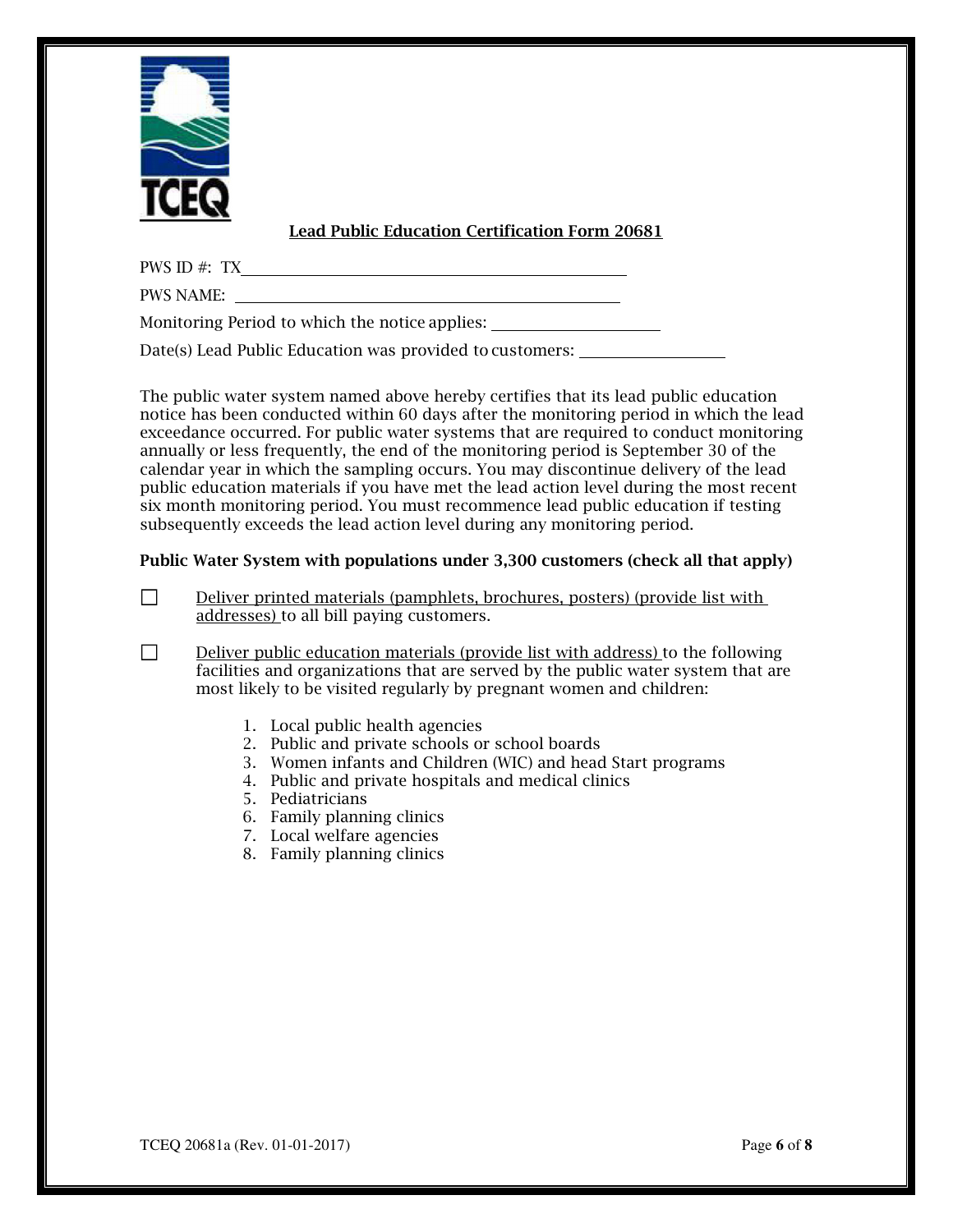

 Make a good faith effort to locate the following organizations within the service area and <u>deliver materials that meet the content requirements, (provide list with</u> address) along with an informational notice that encourages distribution to all potentially affected customers or users. The good faith effort to contact at-risk customers may include requesting a specific contact list of the organizations from the local Public Health Agencies, even if the agencies are not located within the public water system service area. □

- 1. Licensed childcare centers
- 2. Public and private preschools
- 3. Obstetricians-Gynecologists and Midwives

Provide information on or in <u>each water bill quarterly</u> □

 Submit press release to newspaper, television, and radio station. This requirement can be waived if the public water system distributes notices to every household served by the public water system and population is under 3,300. If population is over 3,300, this must be completed by public water system. □

 For public water systems under population 3,300, conduct one (1) activity from one of the following general categories: □

- 1. Public Service Announcement
- 2. Paid Advertisements
- 3. Display Information in public areas
- 4. Email to customers
- 5. Public meetings
- 6. Delivery to every household
- 7. Provide materials directly to multi-family homes
- 8. Other methods if required by TCEQ.

 For public water systems with population over 3,300, conduct three (3) activities from one, two, or three of the following general categories: □

- 1. Public Service Announcement
- 2. Paid Advertisements
- 3. Display Information in public areas
- 4. Email to customers
- 5. Public meetings
- 6. Delivery to every household
- 7. Provide materials directly to multi-family homes
- 8. Other methods if required by TCEQ.

 For public water systems with populations over 100,000, post material on a publicly accessible website. □